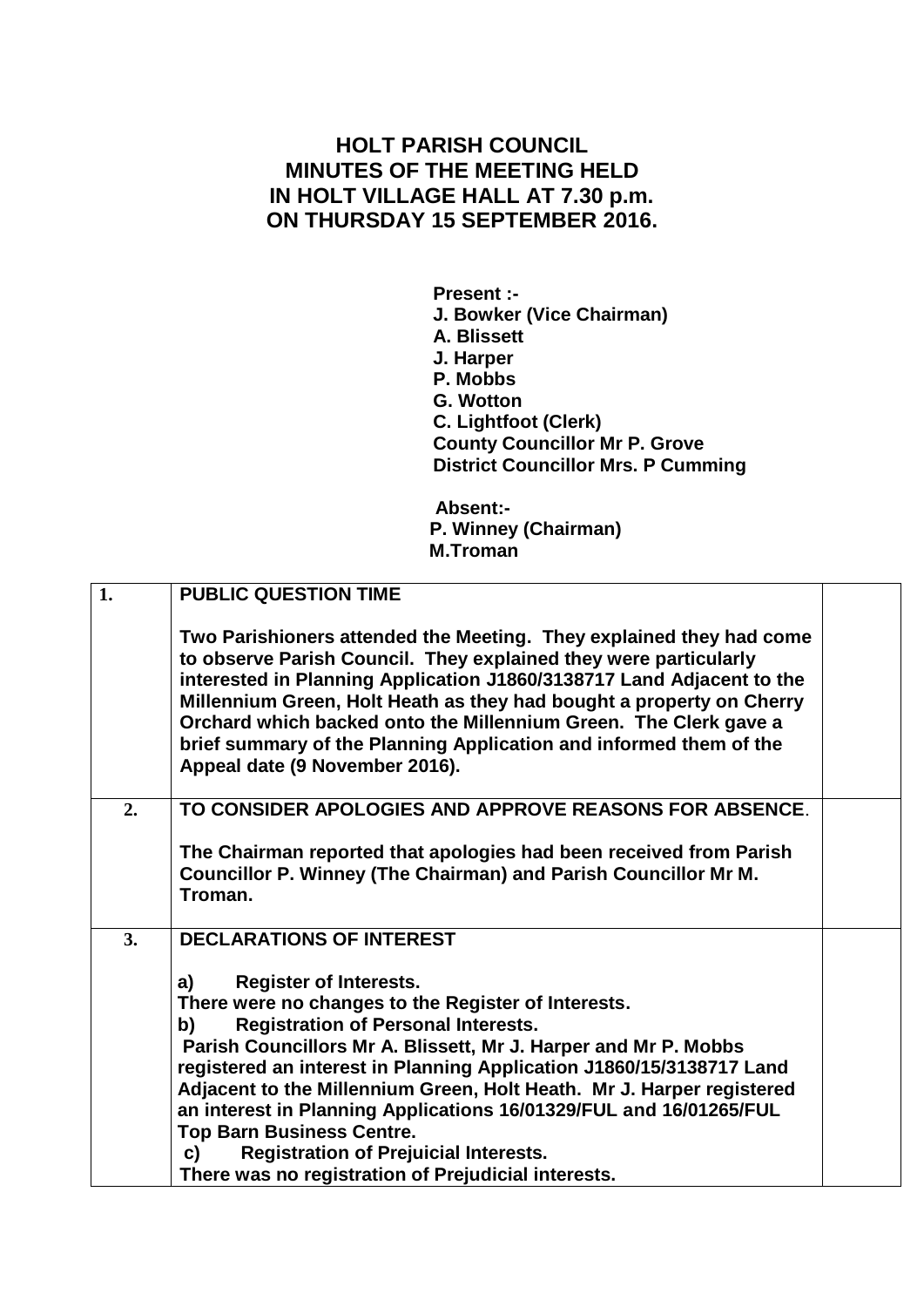| There had been no written requests for dispensation.                                        |  |
|---------------------------------------------------------------------------------------------|--|
|                                                                                             |  |
|                                                                                             |  |
| <b>COUNTY AND DISTRICT COUNCILLOR REPORTS.</b><br>4.                                        |  |
|                                                                                             |  |
| County Councillor Mr P. Grove reported the following matters of note.                       |  |
| a) Highways.                                                                                |  |
| County Councillor Mr P. Grove reported that he had met The Chairman                         |  |
| and Gerry Brienza of County Highways to discuss the state of the mini                       |  |
| roundabout following the resurfacing. It was agreed that Highways                           |  |
| would revisit the site as the job had not been completed satisfactorily.                    |  |
| In addition it had been agreed that County Councillor Mr P. Grove                           |  |
| would fund a dropped kerb on the A443 through the Woodbury Park                             |  |
| walkway. County Councillor Mr P. Grove asked the Clerk to check the                         |  |
| Divisional Fund spending in the Parish to date.<br><b>CL</b><br>b) Five year plan.          |  |
| It was reported that following on from Malvern Hills District Council 5                     |  |
| year plan that WCC had decided to produce a similar document. A                             |  |
| summary of what was to be included in the Plan was given to the                             |  |
| Clerk.                                                                                      |  |
| c) Community Speed Watch.                                                                   |  |
| Currently this has only been taken up by one Parish. Parish                                 |  |
| Councillor Mr A. Blissett asked if there was a possibility of having the                    |  |
| Speed Awareness Partnership back on the A443 due to the                                     |  |
| considerable increase in traffic speeds. County Councillor Mr P.                            |  |
| Grove said he would speak to David Petheridge of County Highways                            |  |
| on this issue.<br><b>PG</b>                                                                 |  |
| d) Faster Broadband.                                                                        |  |
| County Councillor Mr P. Grove reported that Box 6 (Ombersley)                               |  |
| outside Shrawley Village Hall had now been switched on. This box                            |  |
| served houses down the Shrawley road in the vicinity of the                                 |  |
| Lenchford.                                                                                  |  |
| e) Tarmac Liaison Meeting.<br>County Councillor Mr P. Grove reported on the Tarmac Liaision |  |
| Meeting. The structure still needs to be removed on the site but it is                      |  |
| anticipated this will be completed by Christmas. County Councillor                          |  |
| Mr P. Grove agreed to forward the minutes to the Clerk for circulation.                     |  |
| District Councillor Mrs P. Cumming reported the following matters of<br><b>CL</b>           |  |
| note.                                                                                       |  |
| a) Planning.                                                                                |  |
| Application J/1860/W/15/3138717 Land Adjacent to the Millennium                             |  |
| Green, Holt Heath.                                                                          |  |
| District Councillor Mrs P. Cumming confirmed the Appeal Date for this                       |  |
| application as 9 November 2016 at 10.00 am in MHDC Council                                  |  |
| Chamber. She asked that submissions focussed on how the                                     |  |
| development would affect the lives of people living in Holt. All                            |  |
| submissions should be copied to Duncan Rudge and Hayley Jones of                            |  |
| the Planning Department prior to the Hearing.                                               |  |
| b) South Worcestershire Development Plan.                                                   |  |
| District Councillor Mrs P. Cumming reported that MHDC were excess                           |  |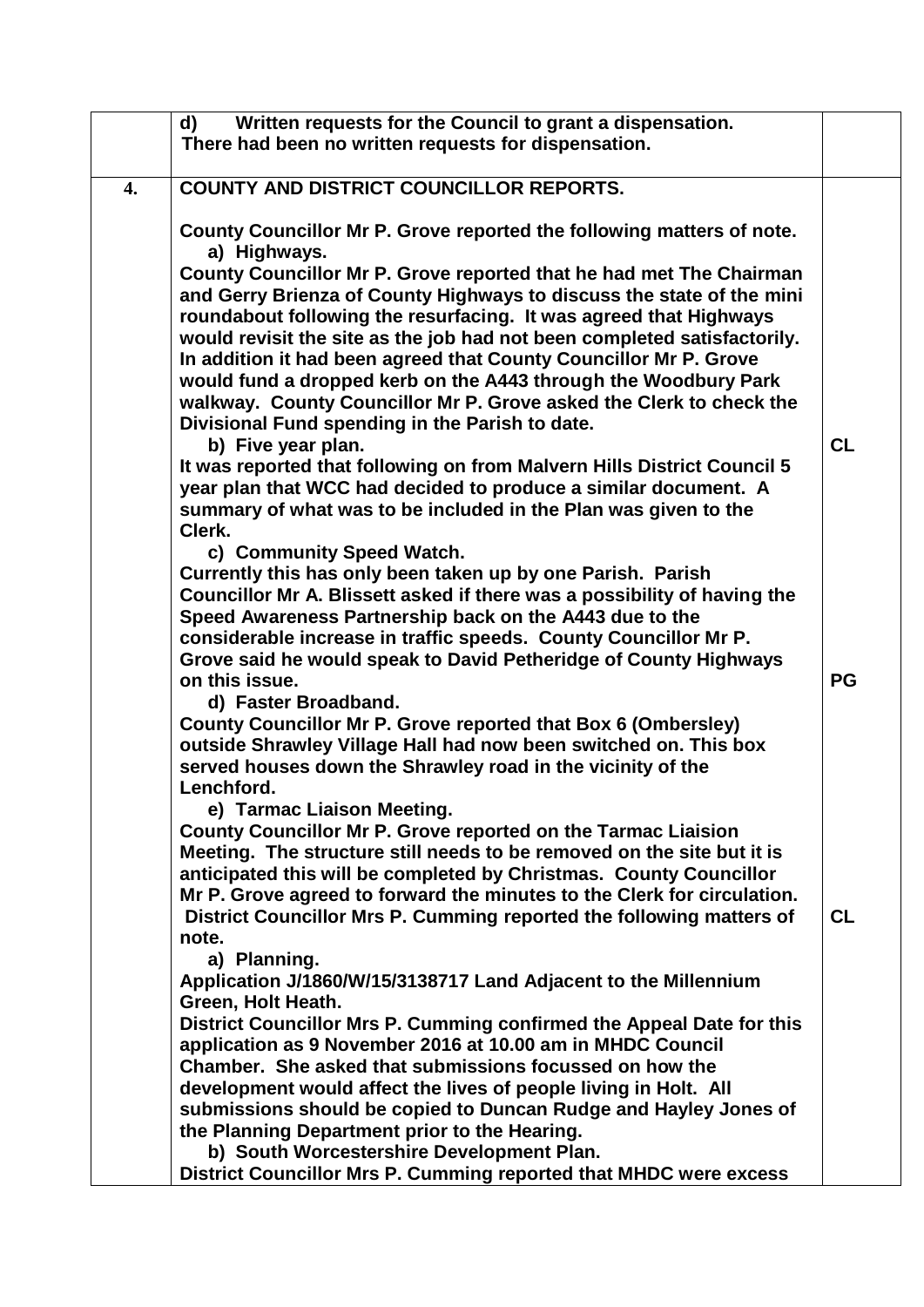|    | of their housing provision in terms of the 5 year land supply at          |            |
|----|---------------------------------------------------------------------------|------------|
|    | present.                                                                  |            |
|    | c) Five Year Plan.                                                        |            |
|    |                                                                           |            |
|    | A consultation exercise is currently taking place into the effectiveness  |            |
|    | of MHDC year plan. A copy was provided for the Clerk.                     |            |
|    | It has been felt that the sharing of officers and services between        |            |
|    | District Councils has been effective. The next stage is the reallocation  |            |
|    | and refurbishment of Council buildings in Malvern. A new computer         |            |
|    | system is also due to be implemented in Planning.                         |            |
|    |                                                                           |            |
|    |                                                                           |            |
| 5. | TO APPROVE THE MINUTES OF THE MEETING OF HOLT PARISH                      |            |
|    | <b>COUNCIL HELD ON 15 SEPTEMBER 2016.</b>                                 |            |
|    |                                                                           |            |
|    | The minutes of the Meeting of Holt Parish Council held on Thursday 15     |            |
|    |                                                                           |            |
|    | September 2016 were approved by Parish Council with the amendment         |            |
|    | that apologies had been received from District Councillor Mrs P.          |            |
|    | Cumming. These were signed by the Vice Chairman as a true record.         |            |
|    |                                                                           |            |
| 6. | <b>PROGRESS REPORTS</b>                                                   |            |
|    |                                                                           |            |
|    | a) BT Telephone Kiosk defibrillator project - progress report.            |            |
|    | Parish Council congratulated Mr P. Mobbs on the fantastic work he had     |            |
|    | carried out on the Telephone Box. Training to use the defibrillator will  |            |
|    | take place on Friday 28 October 2016 at 7.30pm.                           |            |
|    | b) Parish Burial Ground - progress report.                                |            |
|    | Parish Council were delighted to report that the Planning Application to  |            |
|    | extend the Burial Ground had been approved. Clerk reported that Mr        |            |
|    | Tim Brookes was liaising with the Vicar with regard to the conditions     |            |
|    | imposed by the Application in relation to planting etc. Parish Council    |            |
|    | expressed their thanks to Mr Tim Brookes and Mr David Kilner for all      |            |
|    |                                                                           |            |
|    | the hard work they had put into the project.                              |            |
|    | c) Removal of litter bin base in School Lane - progress report.           |            |
|    | Parish Councillor Mr J. Harper reported that this had now been done.      |            |
|    | d) Transparency fund – update on application for funding.                 |            |
|    | The Clerk reported that the new computer equipment had now been           |            |
|    | purchased and the grant application submitted.                            |            |
|    | f) Recruitment of Parish Footpaths Officer - update on progress.          | <b>ALL</b> |
|    | There have been no further developments on this to date.<br><b>Parish</b> |            |
|    | Council were asked to keep making enquiries.                              |            |
|    | g) Red Lion Public House - update on exterior lighting.                   |            |
|    | The Clerk reported that she had written to the Red Lion in relation to    |            |
|    | the light pollution issues but had yet to receive a response. It was      | <b>ALL</b> |
|    | decided to revisit this issue at the next Meeting of Parish Council to    |            |
|    |                                                                           |            |
|    | see if further action was required.                                       |            |
|    | h) Highways issues on Cherry Orchard - progress report.                   |            |
|    | It was reported that these had now been addressed.                        |            |
| 7. | <b>PLANNING</b>                                                           |            |
|    | a) Applications Pending.                                                  |            |
|    | 15/00811/OUT Outline application for 24 dwellings, Field off School Lane  |            |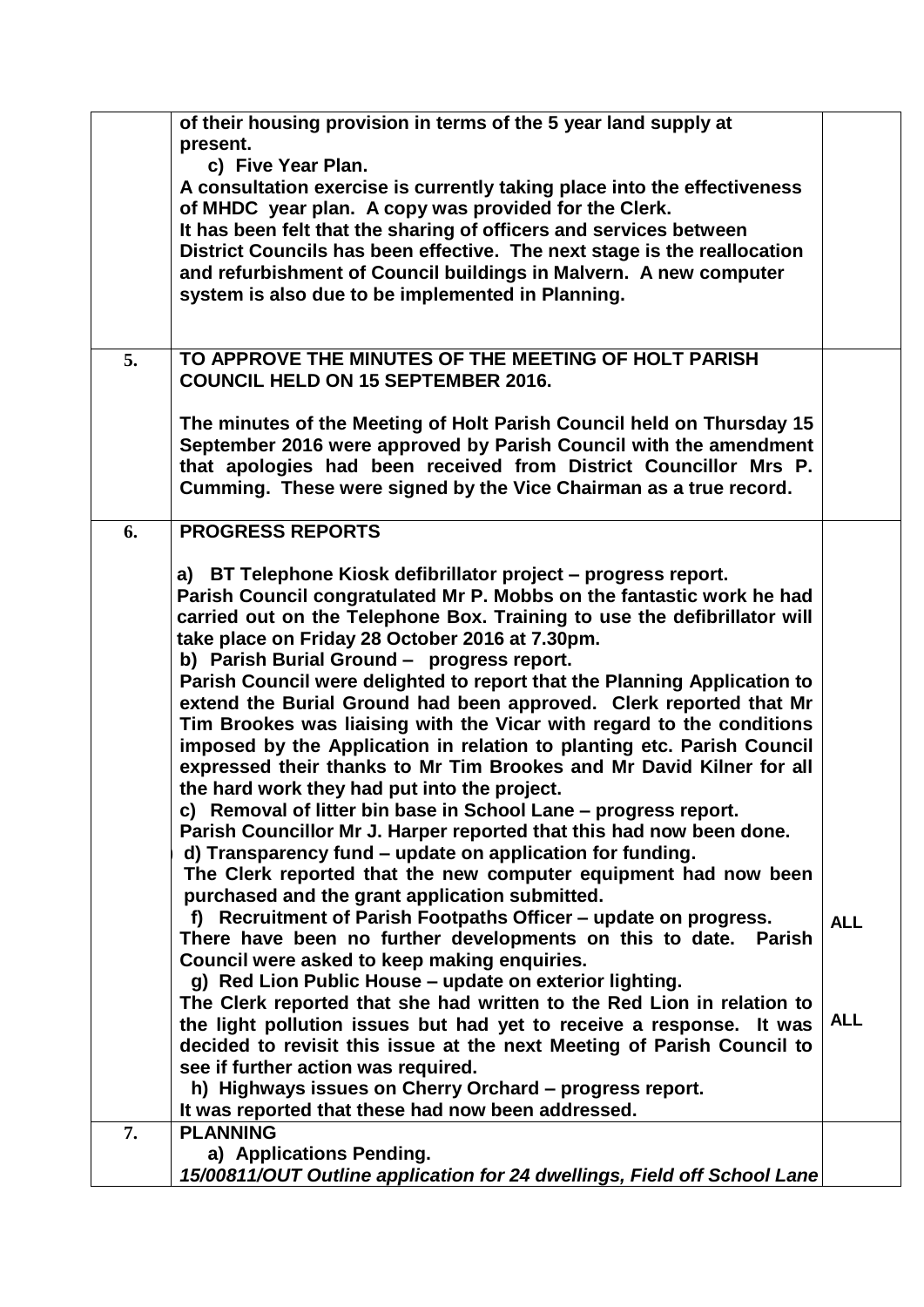|    | (Recommend Refusal)<br>The Clerk reported that nothing further had been heard on this                                                                                                                                                                                              |                 |
|----|------------------------------------------------------------------------------------------------------------------------------------------------------------------------------------------------------------------------------------------------------------------------------------|-----------------|
|    | application.                                                                                                                                                                                                                                                                       |                 |
|    | 16/01265/FUL Top Barn Business Centre. Change of use to Kindergarten<br>and placement of temporary log cabin on site. (Being circulated).<br>16/01329/FUL Top Barn Business Centre. Change of use to mixed use,                                                                    |                 |
|    | storage and caravan sales and the siting of an office and associated<br>features (Being circulated).                                                                                                                                                                               |                 |
|    | Following discussion of both these applications the Clerk was asked to<br>respond on behalf of Parish Council recommending approval.<br>16/01247/PDU Barn at Bentley Court, Bentley Court. Prior approval for<br>proposed change of use of agricultural building to dwelling house | <b>CL</b>       |
|    | (Recommend Approval).<br>The Clerk reported that nothing further had been heard on this                                                                                                                                                                                            |                 |
|    | application.<br>16/01018/FUL Land at OS7848 6250 Ockeridge. Wichenford (Being<br>circulated). (Recommend Refusal). District Councillor Mrs P. Cumming<br>reported that this application was likely to go before the Planning<br><b>Committee in December.</b>                      |                 |
|    | b) Approvals/Refusals.<br>16/00919/FUL St Martins Church, Extension to existing graveyard.<br>(Declared an interest) Application approved.<br>16/01064/FUL Unit 15, Top Barn Business Centre. Worcester Road,                                                                      |                 |
|    | WR6 NH (Recommend Approval). Application approved.                                                                                                                                                                                                                                 |                 |
|    | None submitted.<br>c) Other Planning issues.                                                                                                                                                                                                                                       |                 |
|    | Appeal No. APP/J1860/W/15/3138717 Outline application with all matters<br>reserved, for a proposed residential development of up to 40 dwellings,<br>including 40% affordable dwellings. Land Adjacent to the Millennium<br>Green, Holt Heath. (Recommend Refusal).                |                 |
|    | This application was discussed under Agenda item 4 (District Councillor                                                                                                                                                                                                            |                 |
|    | reports). It was agreed that the Clerk, The Chairman and Parish                                                                                                                                                                                                                    | <b>CL</b>       |
|    | <b>Councillor Mr J. Bowker would meet to discuss Parish Council's</b><br>submission to the Appeal Hearing.                                                                                                                                                                         | <b>PW</b><br>JB |
| 8. | <b>FINANCE</b>                                                                                                                                                                                                                                                                     |                 |
|    | a) To note the current bank balances.<br>It was confirmed that the Deposit Account stood at £5,833.29 and the                                                                                                                                                                      |                 |
|    | Current Account stood at £2,798.11p. The Clerk advised that the                                                                                                                                                                                                                    |                 |
|    | second half of the Precept had now been received.                                                                                                                                                                                                                                  |                 |
|    | b) To consider payments made in accordance with the attached<br>schedule.                                                                                                                                                                                                          |                 |
|    | The following cheques were signed and the invoices initialled by two                                                                                                                                                                                                               |                 |
|    | members of Parish Council:- Mrs C Lightfoot (Cheque No. 1094)                                                                                                                                                                                                                      |                 |
|    | £517.94 (Computer, scanner and associated software -<br>grant                                                                                                                                                                                                                      |                 |
|    | application submitted), Mr P Goodman (Cheque No. 1095) £80.00<br>(Footpaths), Mr P. Goodman (Cheque No. 1096) £1315.00 (Grass                                                                                                                                                      |                 |
|    | cutting), Mr C. Jones (Cheque No. 1097) £144.00 (Lengthsman -<br>September 2016), Mrs C. Lightfoot (Cheque No. 1098) £308.33 (Clerk's                                                                                                                                              |                 |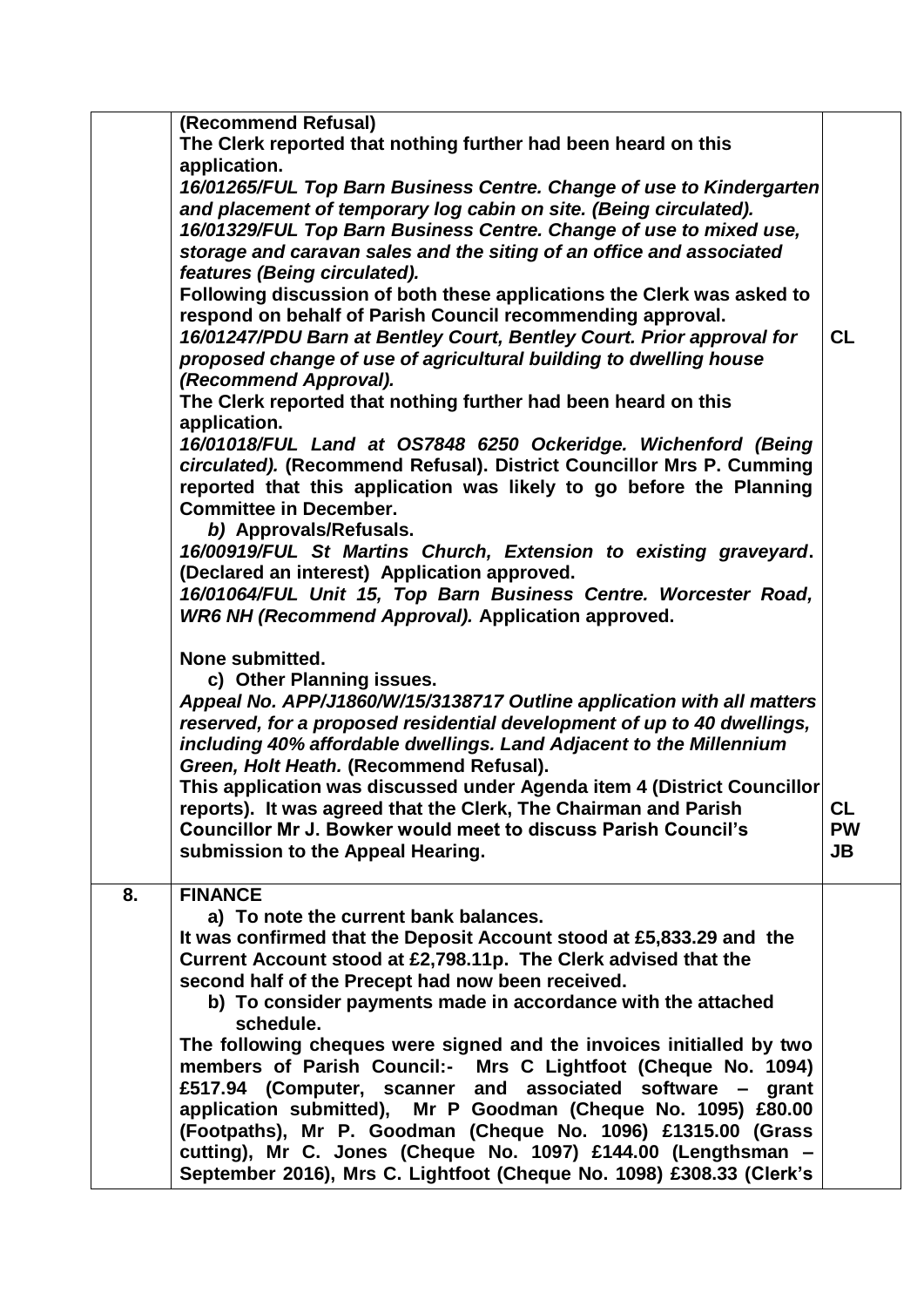|     | salary October 2016), Mrs C. Lightfoot (Cheque No. 1099) £5.00 (Clerk's<br>expenses - October 2016), Mr A. Blissett (Cheque No. 1100) £30.95<br>(Concrete for installation of litter bin).<br>c) To review the current spend against budget.<br>Parish Council noted the actual spend against budget. The Clerk advised<br>that Parish Council would be setting the Precept at the next Parish<br><b>Council Meeting.</b><br>d) To note the status of the audit.<br>The Clerk advised that the audit had now been completed and advertised<br>as such. She was still awaiting the invoice.                                                                                                                                                                                                                                                                                                                                                                                                     |                 |
|-----|------------------------------------------------------------------------------------------------------------------------------------------------------------------------------------------------------------------------------------------------------------------------------------------------------------------------------------------------------------------------------------------------------------------------------------------------------------------------------------------------------------------------------------------------------------------------------------------------------------------------------------------------------------------------------------------------------------------------------------------------------------------------------------------------------------------------------------------------------------------------------------------------------------------------------------------------------------------------------------------------|-----------------|
| 9.  | <b>CORRESPONDENCE FOR INFORMATION</b>                                                                                                                                                                                                                                                                                                                                                                                                                                                                                                                                                                                                                                                                                                                                                                                                                                                                                                                                                          |                 |
|     | <b>Lindridge Parish Council.</b><br>Parish Council discussed the previously circulated e-mail from<br>Lindridge Parish Council highlighting the traffic issues on the A443.<br>The Clerk was asked to respond to Lindridge Parish Council<br>expressing support for the comments made. It was further suggested<br>that the Clerk make a response to the Worcester Local Transport Plan<br>consultation highlighting the same issues as Lindridge Parish Council.<br>Bryson Sellars, Woodbury Park.<br>Correspondence from Parishioner requesting new fencing by the<br>pedestrian access to Woodbury Park. The Clerk reported that she had<br>already discussed this with the Chairman and it was felt that it was a<br>priority to replace the railings as a health and safety issue. It was<br>suggested that the Clerk investigate the possibility of obtaining<br>Divisional Funding from County Councillor Mr P. Grove for the project.<br>The Clerk was asked to respond to Mr Sellers. | <b>CL</b><br>CL |
| 10. | CLERK'S REPORT ON URGENT DECISIONS SINCE THE LAST<br><b>MEETING</b>                                                                                                                                                                                                                                                                                                                                                                                                                                                                                                                                                                                                                                                                                                                                                                                                                                                                                                                            |                 |
|     | <b>Nothing submitted.</b>                                                                                                                                                                                                                                                                                                                                                                                                                                                                                                                                                                                                                                                                                                                                                                                                                                                                                                                                                                      |                 |
| 12. | <b>COUNCILLORS REPORTS AND ITEMS FOR FUTURE AGENDAS</b>                                                                                                                                                                                                                                                                                                                                                                                                                                                                                                                                                                                                                                                                                                                                                                                                                                                                                                                                        |                 |
|     | <b>Footpath to Broomfields.</b><br>$\bullet$<br>The overgrown footpath to Broomfields was raised again. The<br>Clerk said she would continue to chase County Highways on this<br>issue.<br><b>Parish Newsletters.</b>                                                                                                                                                                                                                                                                                                                                                                                                                                                                                                                                                                                                                                                                                                                                                                          | <b>CL</b>       |
|     | Parish Councillor Mrs G. Wotton circulated some example Parish<br>Newsletters. It was agreed to put this item on the Agenda of the<br>next Meeting.<br><b>Parish Conference.</b><br>$\bullet$<br>Parish Councillor Mrs G. Wotton reported on the Parish                                                                                                                                                                                                                                                                                                                                                                                                                                                                                                                                                                                                                                                                                                                                        | <b>ALL</b>      |